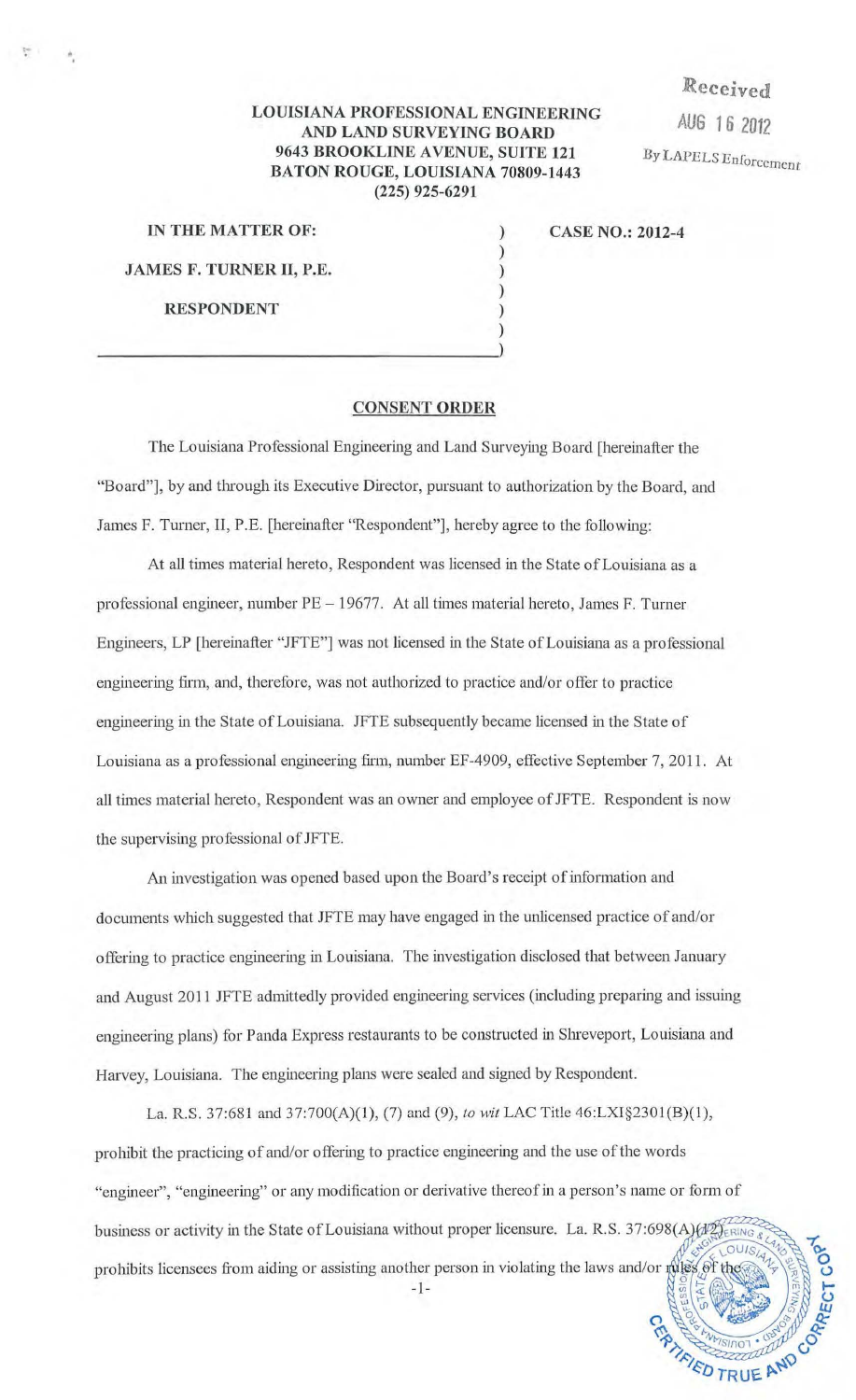Board. La. R.S. 37:698(H) permits the Board to take disciplinary action against persons who violate La. R.S. 37:698(A)(12), upon a finding of guilt following the preferral of charges, notice and hearing and a majority vote of its entire membership authorized to participate in the proceeding. La. R.S. 37:681, La. R.S. 37:698(A)(12) and (H), La. R.S. 37:700(A)(l), (7) and (9) and LAC Title 46:LXI§2301(B)(l) were in effect at all times material hereto.

It is undisputed that (a) at all times material hereto JFTE was not licensed to practice and/or offer to practice engineering in Louisiana, (b) between January and August 2011 JFTE practiced and/or offered to practice engineering and used the word "engineers" in its name and in conjunction with its business in Louisiana without proper licensure and (c) Respondent aided or assisted JFTE in violating the laws and/or rules of the Board.

By letter dated June 6, 2012, the Board gave notice to Respondent that it was considering the preferral of charges against Respondent on the grounds that he may have violated La. R.S. 37:698(A)(12), relative to the aiding or assisting of another person in violating the laws and/or rules of the Board.

Wishing to dispense with the need for further disciplinary action and to conclude the instant proceeding without further delay and expense, for the purpose of this proceeding only, Respondent and the Board do hereby enter into this Consent Order, in which Respondent of his own free will consents to the issuance of a Consent Order by the Board, wherein Respondent agrees to (a) pay a fine of one thousand two hundred fifty (\$1,250.00) dollars, (b) pay administrative costs of three hundred seventy-seven and 59/100 (\$377.59) dollars, (c) successfully complete the Board's online Louisiana Laws and Rules Quiz, (d) successfully complete the Board's online Louisiana Professionalism and Ethics Quiz and (e) the publishing of this Consent Order on the Board's website and a summary of this matter in the Board's official journal, the Louisiana Engineer and Surveyor Journal, and the reporting of this matter to the National Council of Examiners for Engineering and Surveying (NCEES), identifying Respondent by name.

Respondent admits to violations of the referenced laws and/or rules regarding the aiding or assisting of another person in violating the laws and/or rules ofthe Board. Respondent acknowledges awareness of said laws and/or rules and states that he will comply with all applicable laws and rules henceforth. Respondent has been advised of his right to be represented by counsel before the Board and/or to appear at any hearing personally or by counsel and present

,... a.  $\mathbf C$  $\mathbf{C}$ 

RUE AND CORR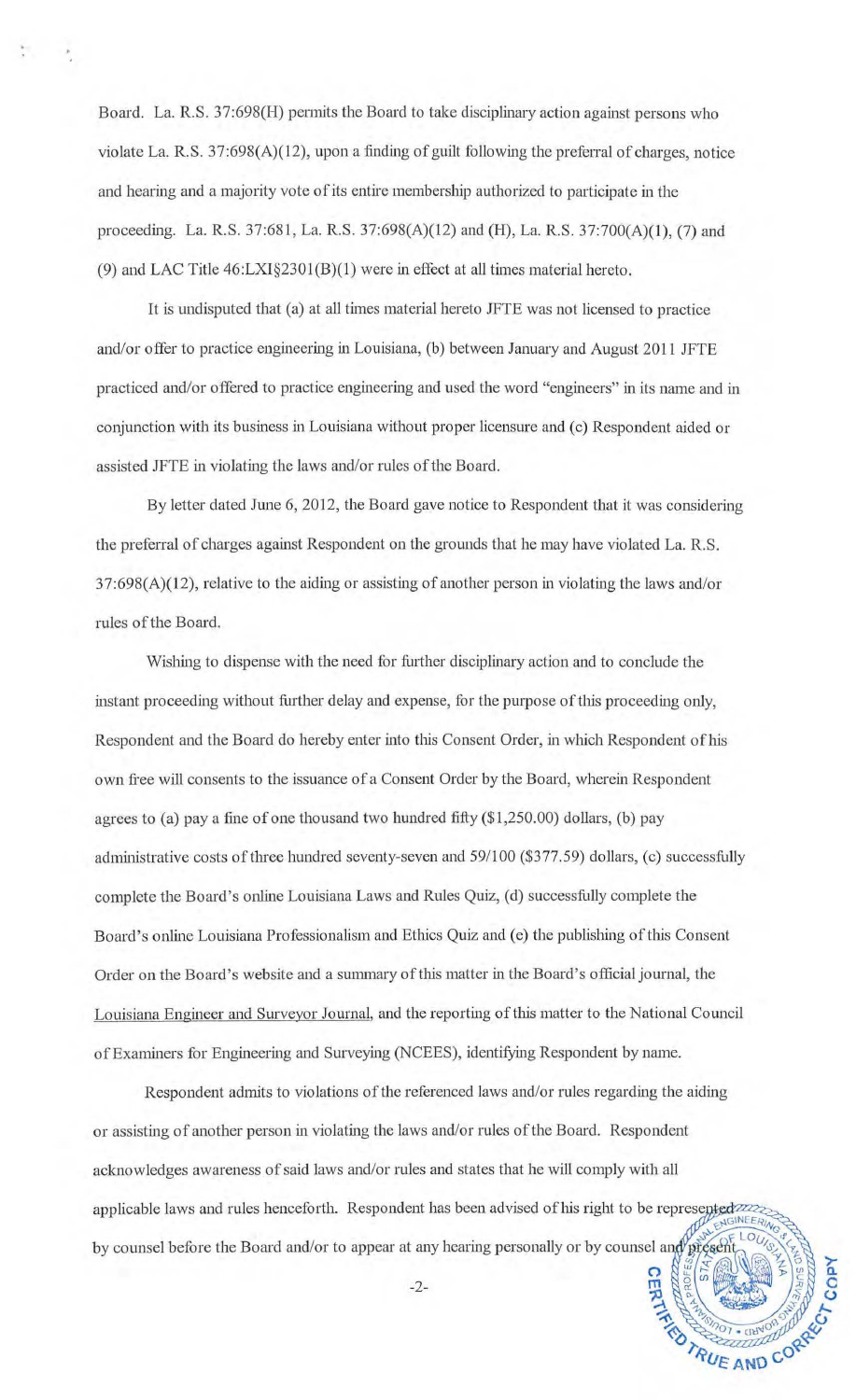witnesses and evidence in its own behalf, and he hereby waives this right and its right to appeal; and he states affirmatively that he has been afforded all administrative remedies due him under the law.

. I

> Therefore, in consideration of the foregoing and by signing this Consent Order, Respondent does hereby waive his right to a hearing before the Board, to the presenting of evidence and witnesses in his behalf, to Findings of Fact and Conclusions of Law in this case, and to judicial review of this Consent Order.

> Respondent hereby represents (a) that he fully understands the meaning and intent of this Consent Order, including but not limited to its final and binding effect, (b) that he has voluntarily entered into this Consent Order and that no other promise or agreement of any kind has been made to or with him by any person whatsoever to cause the execution of this instrument and  $(c)$ that the sanctions set forth in this Consent Order do not prevent the Board from taking further disciplinary or enforcement action against Respondent on matters not specifically addressed in this Consent Order.

WHEREFORE, the Louisiana Professional Engineering and Land Surveying Board and Respondent agree that:

1. Respondent shall pay a fine of one thousand two hundred fifty (\$1,250.00) dollars, which shall be tendered to the Board by certified check payable to the Board, due upon the signing of this Consent Order; and

2. Respondent shall pay administrative costs of three hundred seventy-seven and 59/100 (\$377.59) dollars, which shall be tendered to the Board by certified check payable to the Board, due upon the signing of this Consent Order; and

3. Respondent shall successfully complete the Board's online Louisiana Laws and Rules Quiz with a score of 90% or higher and return it to the Board within sixty (60) days of the effective date of this Consent Order; and

4. Respondent shall successfully complete the Board's online Louisiana Professionalism and Ethics Quiz with a score of 90% or higher and return it to the Board within sixty (60) days of the effective date of this Consent Order; and

This Consent Order shall be published on the Board's website and a summary of 5. this matter shall be printed in the official journal of the Board, the Louisiana Engineer and

**RUE AND CORR** 

-3-